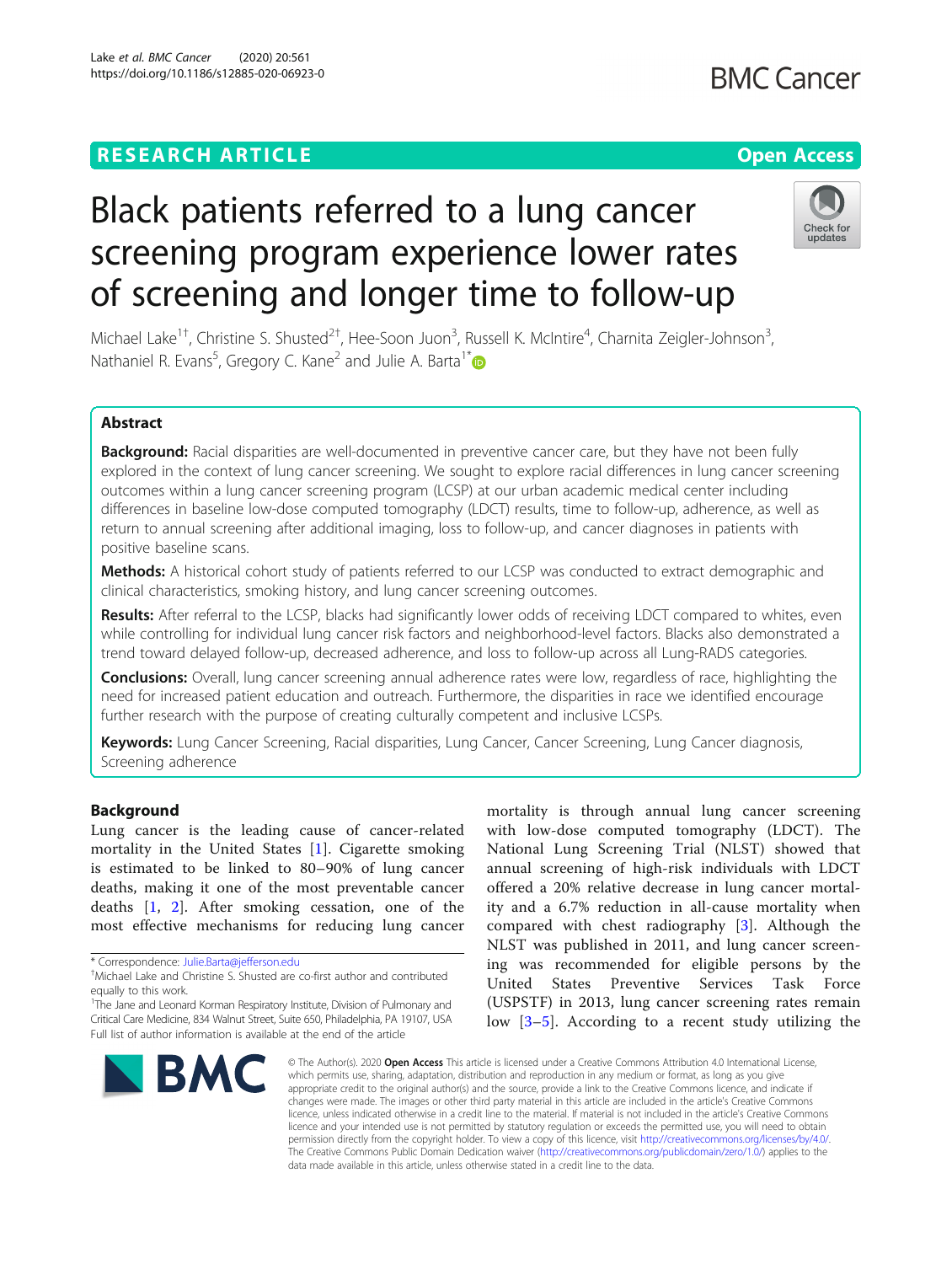American College of Radiology's Lung Cancer Screening Registry data; in 2016, only 1.9% of the 7.6 million eligible adults underwent LDCT [\[6](#page-10-0)]. Nationally, screening rates vary widely based on geographic location [\[6](#page-10-0)]. However, geography is not the only factor that determines whether an individual will undergo lung cancer screening.

The availability of new screening tests for early detection of cancer is associated with racial and socioeconomic disparities in utilization, stage at diagnosis, and mortality [[7\]](#page-10-0). While some disparities have declined over time, significant differences endure between black and white patients undergoing cancer screening and treatment [[7](#page-10-0)–[9\]](#page-11-0). Specifically, among patients with lung cancer, blacks are more likely to have advanced disease at diagnosis, experience less definitive surgery, and have lower rates of lung cancer survival than whites [[10](#page-11-0)–[14](#page-11-0)]. Although lung cancer incidence rates decreased faster in blacks compared with whites from 2006 to 2015, lung cancer diagnoses remain 15% higher in black men than in white men [[15](#page-11-0)]. Moreover, despite declining smoking prevalence in black patients, black men continue to have the highest lung cancer death rate of any racial or ethnic group [\[15](#page-11-0)]. These disparities are the result of a complex interplay of risk factors, including societal and environmental factors, smoking characteristics, and tumor biology [[16\]](#page-11-0). Furthermore, there are conflicting data on the influence of access to care, for example. While some studies suggest that despite equalizing access to care, blacks remain less likely to receive surgical resection, others have shown that when access to care is controlled for survival times are more equitable [[11](#page-11-0), [17](#page-11-0)–[20\]](#page-11-0)..

A secondary analysis of the NLST showed blacks experience a greater reduction in mortality from LDCT screening compared to whites [[7\]](#page-10-0). Despite this finding, blacks may not experience the full benefits of lung cancer screening because blacks are less likely to qualify for screening and are disproportionately less likely to undergo screening [\[8](#page-10-0), [21,](#page-11-0) [22\]](#page-11-0). Blacks are also more likely to be unaware of screening, be underinsured, and have lower socioeconomic status—all factors that contribute to decreased screening rates for lung cancer [\[7](#page-10-0), [11](#page-11-0)–[14,](#page-11-0) [23\]](#page-11-0).

Much of what is known about racial disparities in lung cancer screening has been extrapolated from the NLST or has been generalized from literature in other fields of cancer screening [\[3](#page-10-0)]. However, only 4.5% of participants in the NLST identified as black, despite the fact that six of the 33 centers in the NLST developed minority accrual programs to boost black enrollment [[24\]](#page-11-0). These six centers were located primarily in urban areas including Atlanta and Baltimore, where the percentage of the black population is 52.4 and 63%, respectively. Even with targeted recruitment of minorities, enrollment of black subjects into the NLST was only 9.5% collectively at these institutions. Enrollment for other minority populations such as Asians and Hispanics were 0.9 and 1.7% respectively. This reflects the larger issue of consistently low minority participation in major clinical trials [[24](#page-11-0)].

A number of studies are now focusing on the impact of lung cancer screening among minority populations. Most notably, Aldrich and colleagues recently evaluated the diagnostic accuracy of USPSTF eligibility criteria in a large, prospective screening cohort and found that a larger percentage of black smokers (compared with white smokers) diagnosed with lung cancer would have been ineligible for screening based upon age and pack-year criteria alone [\[22](#page-11-0)]. Others have shown that black males found to have stage I non-small cell lung cancer after undergoing lung cancer screening have a lower probability of receiving curative surgical resection compared to white males [\[8](#page-10-0), [25](#page-11-0)]. However, large gaps in knowledge remain around racial disparities in lung cancer screening, particularly among LCSPs serving vulnerable populations in urban settings. We aimed to examine racial differences in baseline CT, follow-up intervals, and adherence among black and white patients enrolled in a LCSP at an academic medical center in Philadelphia.

## Methods

## Study population

We carried out a historical cohort study of patients referred to our LCSP. Following approval by the Institutional Review Board of Thomas Jefferson University (17D.150), participants were identified using the clinical databases of the Jane and Leonard Korman Respiratory Institute Lung Cancer Screening Program. All referrals to the Jefferson LCSP between May 2015 and July 2017 were included for analysis. We carried out retrospective chart review for events that occurred through September 6th, 2019. Retrospective data were extracted from the electronic medical record (EMR) regarding patient demographics, interval time between follow-up scans, and results of LDCT. For the purpose of this analysis, all patients who were neither black nor white were excluded (Fig. [1](#page-2-0)). We did not exclude patients of Hispanic origin. After examining racial differences between patients referred to the LCSP and those who underwent screening, those who were never screened were excluded from further analysis. We then explored racial differences in follow-up intervals and adherence in patients who underwent at least one LDCT over the course of the study period.

## Lung Cancer Screening Program

Our LCSP is a centralized screening program within the Korman Respiratory Institute and Division of Pulmonary and Critical Care Medicine. Once a referral is generated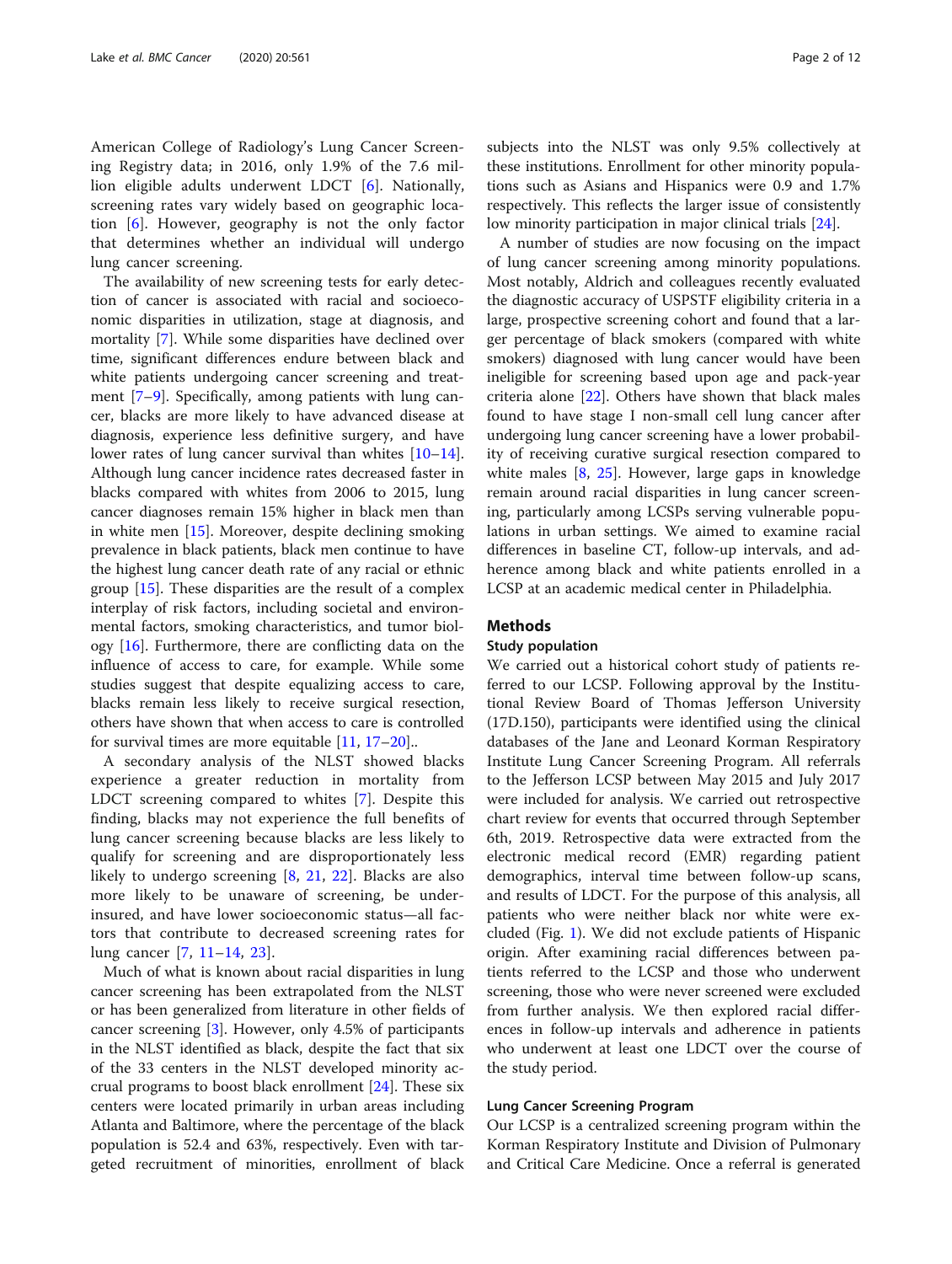<span id="page-2-0"></span>

by a primary care provider or specialist within the health system, patients are reached via phone by a nurse navigator or coordinator who describes the LCSP, determines eligibility, schedules an office visit, and obtains insurance authorization for a screening LDCT scan. At the office appointment, all patients receive in-person shared decision-making by an advanced practice provider. Consistent with CMS and other professional organization guidelines, shared decision making is an informed discussion and counseling centered on the potential benefits, limitations, and harms associated with screening for lung cancer with LDCT [[5,](#page-10-0) [26](#page-11-0), [27](#page-11-0)]. If patients consent to proceeding with screening, in most cases they have a same-day LDCT. Screening results are communicated to patients via phone and to primary care providers through the EMR. Patient navigation via a dedicated nurse is essential to our program, as multiple phone calls are made regarding appointment times, results, and follow-up. After LDCT, patients with significant findings are scheduled to be seen in our multi-disciplinary Nodule Clinic to discuss further management. Patients who are due for a short-term or annual follow-up are contacted via telephone by the LCSP nurse navigator to schedule their visit. For patients who are unreachable by phone, a reminder letter is mailed to the patient and the patient's primary care physician.

## Measures **Outcomes**

This analysis looked at lung cancer screening outcomes across the care continuum. Referrals to the program were logged, and patients' compliance with screening after referral was tracked as a dichotomous variable (0 = no screening; 1 = screening). Among those screened, patients who were assigned Lung-RADS 1 or 2 on baseline CT have a recommended follow-up time of 12-months, patients with Lung-RADS 3 have a recommended follow-up time of 6-months, and patients with Lung-RADS 4 may have a 3-month recommended follow-up time. Time from baseline CT to follow-up scan was recorded as a time interval measured in months. Adherence to lung cancer screening was calculated using three outcome measures: 1). Overall adherence was measured dichotomously as "Did the patient come back for a second LDCT at all?", 2). Mean time (in months) to followup CT chest was measured among patients who were adherent overall, and 3). Timely adherence was measured, as "Did the patient come back for follow-up within ± 30 days of the recommended time frame?" Among patients who were eligible for continued lung cancer screening or nodule surveillance (defined as no diagnosis of screen-detected lung cancer, no change in screening eligibility, and no death), long-term adherence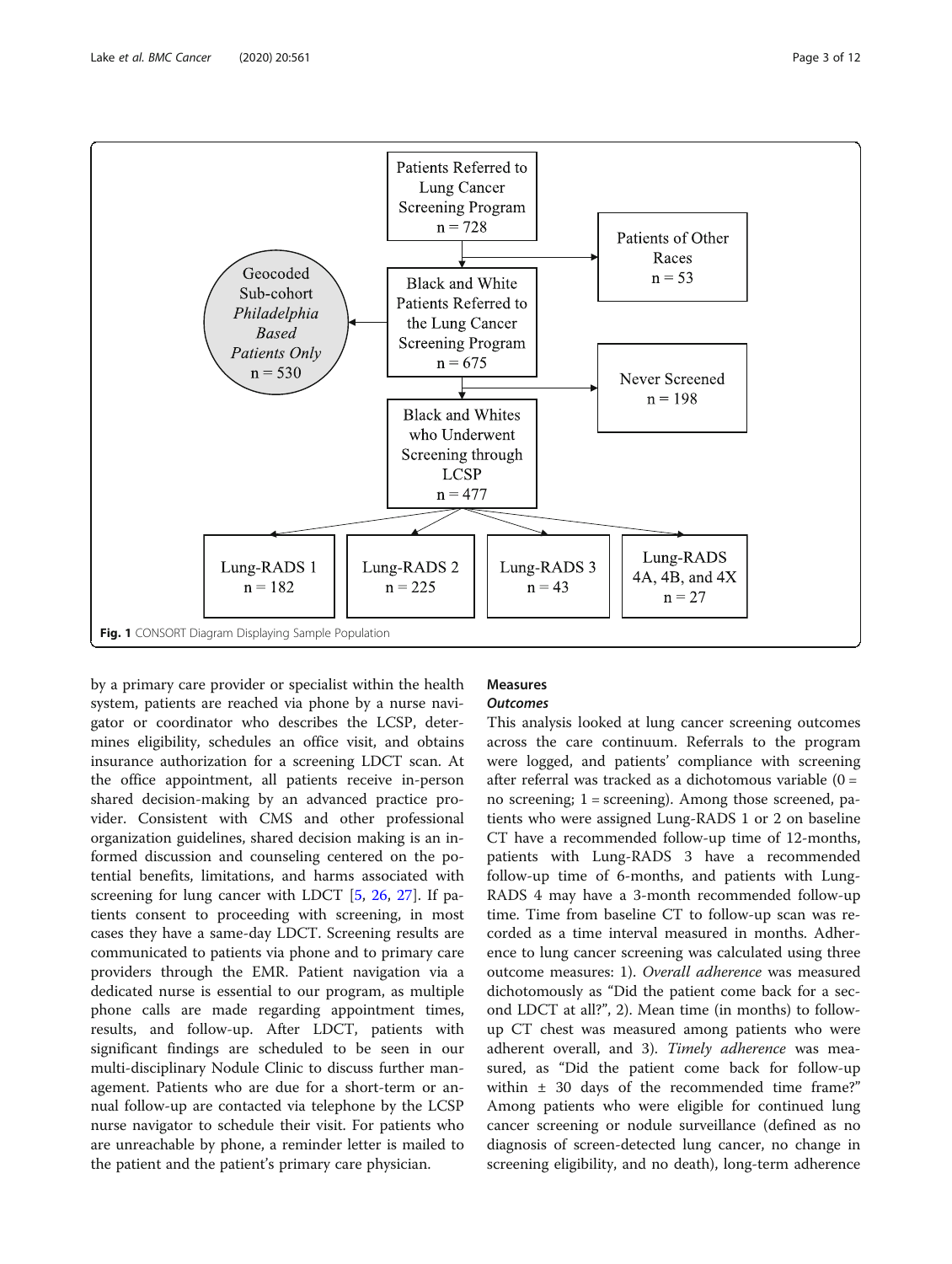status at the end of the study period were also measured. We defined "lost to follow-up" status as patients who are eligible for continued screening or nodule surveillance and had not returned for repeat CT within a timeframe 30 days beyond the recommended follow-up interval (i.e. 13 months for Lung-RADS 1 and 2, 7 months for Lung-RADS 3, etc.).

## Main independent variable

Race was dichotomized  $(1 = \text{white}; 2 = \text{black})$ .

## **Covariates**

Demographic, behavioral, and medical data were collected from patients' existing EMR. We included the following covariates: 1) age as of entry into database, 2) sex defined as male or female, 3) body mass index (BMI), 4) chronic obstructive pulmonary disease (COPD) which was a dichotomous variable coded as yes and no/unknown, 5) family history of lung cancer, a nominal variable (yes and no/unknown) included lung cancer history in a patient's immediate or extended family, 6) smoking status which consisted of current smoker, former smoker, or current status unknown, and 7) pack-years a numeric variable calculated by multiplying the number of packs smoked per day by the number of years smoked. These covariates were included in the study as they are known risk factors for lung cancer [\[28](#page-11-0)–[31](#page-11-0)] and, therefore, may influence screening behaviors.

## Geocoding

Home addresses of all referred patients who resided in Philadelphia ( $n = 530$ ) were geocoded by planning district. Socioeconomic data [[32\]](#page-11-0) at the Philadelphia Planning District-level were joined with patient-level data, in order to identify neighborhood-level predictors of LDCT screening. Multilevel and multivariable logistic regression models were used to identify the individual and neighborhood-level correlates of LDCT screening among those referred to the LCSP. These neighborhood-level variables were highly inter-correlated, ranging from 0.33 to 0.86. We created an index to capture neighborhood disadvantage. This latent variable was created through factor analysis and Varimax, an orthogonal rotation method. The deprivation variable reflects high leadings (> 0.70) on variables including percentage of adults 18– 64 years old without health insurance, percentage of population living in a household with an income below 100% of the Federal Poverty Line, percentage of population greater than or equal to 16 years old who are unemployed, but seeking employment, and percentage of adults over 25 years who completed at least some college  $(n = 4, \text{ alpha} = 0.75)$ . The measure percent black (2.5 to 93.4%) was not included in the index of neighborhood disadvantage due to low factor loading.

#### Statistical analysis

We used descriptive and analytic statistical methods to present the findings of this study. Frequency and cross-tabulation were used to summarize descriptive data statistics in tables. First, we examined the outcomes (e.g., underwent screening, follow-up time) by race, only including whites and blacks (of any ethnicity) using Chi-square statistics and t-test. Second, we analyzed both race and known confounders to gain a better understanding of the full scope of racial disparities of undergoing LDCT. Multivariate logistic regression was used to determine if race was a significant predictor for undergoing LDCT after referral while controlling for potential confounders. Finally, we conducted a multilevel analysis to examine the effect of both patient-level and neighborhood-level correlates on undergoing LDCT among Philadelphia residents. Stata version 14 was used [[33\]](#page-11-0).

## Results

## Sample demographics

Over the study period, 728 patients were referred to the Jefferson LCSP. For this study, which examines screening outcomes among black and white patients only, 53 non-black and non-white patients were excluded from analyses (Fig. [1](#page-2-0)). Following this, 675 participants remained, for whom the mean age was  $64.3 \pm 5.9$  years. Over half of the patients referred to the LCSP were female ( $n = 366, 54.2\%$ ). Blacks made up 46.7% ( $n = 315$ ) of the cohort and whites made up  $53.3\%$  ( $n = 360$ ) (Table [1\)](#page-4-0).

## Race and LDCT status among patients referred to the **LCSP**

Of the 675 black and white patients referred to the program, 477 underwent lung cancer screening. Among the black patients referred to lung cancer screening, 36.2% were not screened compared to 23.3% of whites  $(x^2 =$ 13.40,  $p < 0.001$ ). A simple logistic regression showed that blacks had significantly lower odds of receiving screening compared to whites after referral for lung cancer screening (OR = 0.537, 95% CI, 0.384, 0.750) (Table [2](#page-4-0)). In a multivariate logistic regression, blacks had significantly lower odds of receiving screening than whites after referral for lung cancer screening after controlling for age, sex, BMI, COPD, family history of lung cancer, and smoking status ( $aOR = 0.483$ , 95% CI, 0.331, 0.707).

In the subset of patients who resided in 16 of Philadelphia's 18 planning districts ( $n = 530$ ), multilevel modeling showed that a composite measure of neighborhood disadvantage was marginally associated with receiving screening: Those who live in planning districts with a high level of neighborhood disadvantage had a trend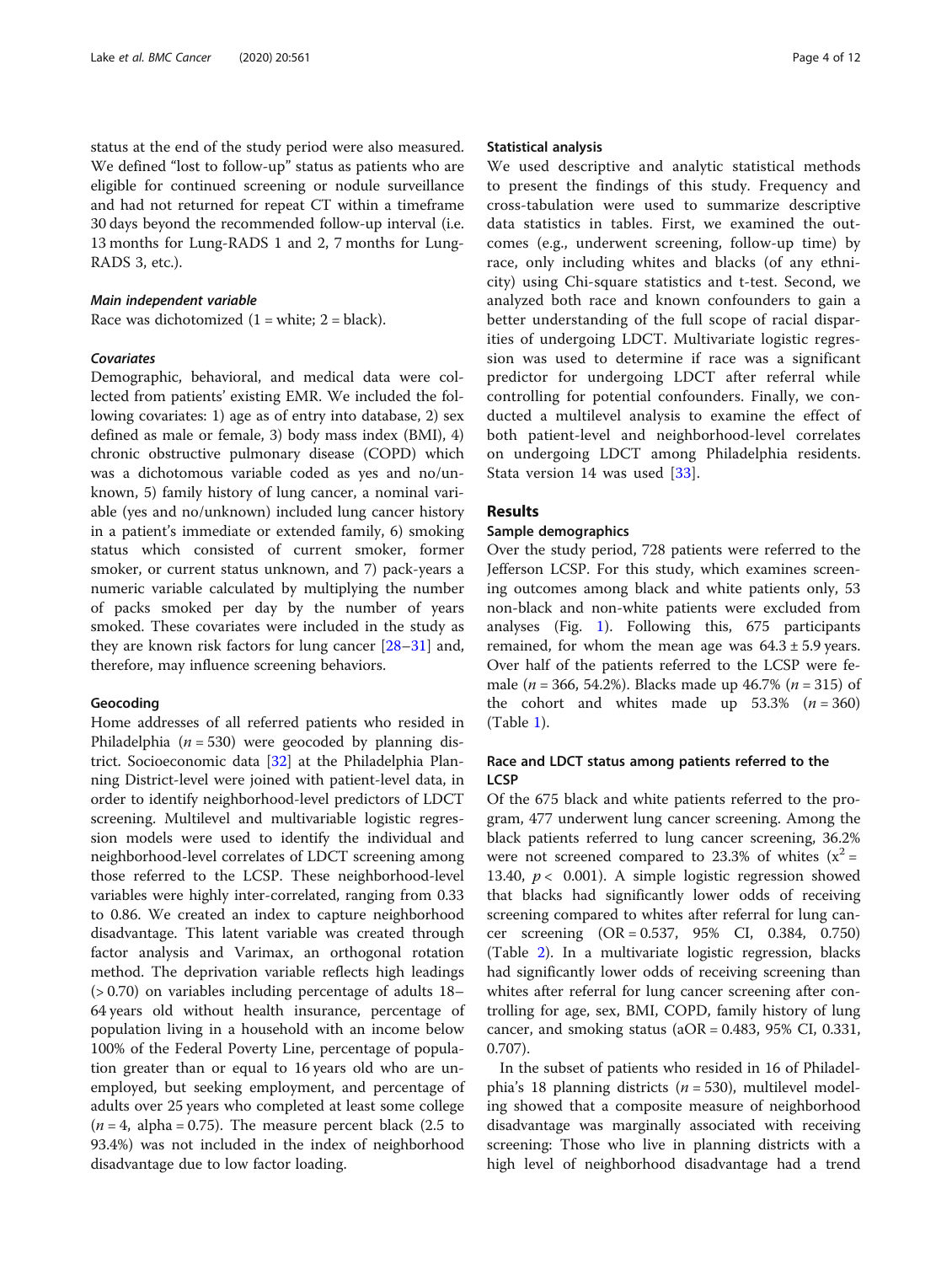|                               | All Referred Patients<br>$(n = 675)$ | <b>Black Patients</b><br>$(n = 315)$ | White Patients<br>$(n = 360)$ |
|-------------------------------|--------------------------------------|--------------------------------------|-------------------------------|
| Mean Age $\pm$ SD             | $64.3 \pm 5.9$                       | $63.8 \pm 5.9$                       | $64.6 \pm 6.0$                |
| Sex                           |                                      |                                      |                               |
| • Female                      | 366 (54.2%)                          | 193 (61.3%)                          | 173 (48.1%)                   |
| • Male                        | 309 (45.8%)                          | 122 (38.7%)                          | 187 (51.9%)                   |
| Mean $BMI \pm SD$             | $28.5 \pm 6.2$                       | $29.1 \pm 6.7$                       | $27.9 \pm 5.6$                |
| COPD                          |                                      |                                      |                               |
| $\cdot$ Yes                   | 214 (31.7%)                          | 101 (32.1%)                          | 113 (31.4%)                   |
| • No/Unknown                  | 461 (68.3%)                          | 214 (67.9%)                          | 247 (68.6%)                   |
| Family History of Lung Cancer |                                      |                                      |                               |
| $\cdot$ Yes                   | 113 (16.7%)                          | 49 (15.6%)                           | 64 (17.8%)                    |
| • No/Unknown                  | 562 (83.3%)                          | 266 (84.4%)                          | 296 (82.2%)                   |
| Smoking Status                |                                      |                                      |                               |
| • Current Smoker              | 375 (55.6%)                          | 202 (64.1%)                          | 173 (48.1%)                   |
| • Former Smoker               | 275 (40.7%)                          | 108 (34.3%)                          | 167 (46.4%)                   |
| • Unknown                     | 25 (2.8%)                            | $5(1.6\%)$                           | 20 (5.6%)                     |
| Mean Pack-Years $\pm$ SD      | $46.3 \pm 25.8$                      | $40.6 \pm 20.6$                      | $52.5 \pm 29.3$               |

<span id="page-4-0"></span>Table 1 Demographic Characteristics of Patients Referred to the LCSP

toward lower odds of undergoing LDCT (OR = 0.53, 95% CI 0.26–1.09,  $p = 0.084$ , Table [3](#page-5-0), Model 2). In a model of both individual- and neighborhood-level race, patient race was the strongest predictor of undergoing LDCT (aOR = 0.50, 95% CI: 0.3–0.82) (Model 3). We noted an interaction between the variables patient race and

%black population at the neighborhood level. In a model omitting the variable patient race (Model 4), the percentage of blacks residing in planning districts was independently associated with receipt of lung cancer screening, with subjects living in high %black neighborhoods demonstrating lower odds of completing

Table 2 Results of Logistic Regression Analysis of Having LDCT Among Patients Who Were Referred to the LCSP

|                | Patients Who Underwent Screening | Patients Who Did Not Undergo Screening |                        |                        |
|----------------|----------------------------------|----------------------------------------|------------------------|------------------------|
|                | n (%)                            | n (%)                                  | Unadjusted OR (95% CI) | Adjusted OR (95% CI)*  |
| Race           |                                  |                                        |                        |                        |
| • Black        | 201 (63.8%)                      | 114 (36.2%)                            | $0.537(0.384 - 0.750)$ | $0.483(0.331 - 0.707)$ |
| • White        | 276 (76.7%)                      | 84 (23.3%)                             | 1.00                   | 1.00                   |
| Age            |                                  |                                        |                        | 1.001 (0.970-1.032)    |
| Sex            |                                  |                                        |                        |                        |
| Male           |                                  |                                        |                        | 1.00                   |
| Female         |                                  |                                        |                        | 0.986 (0.689-1.409)    |
| BMI            |                                  |                                        |                        | 1.001 (0.972-1.029)    |
| COPD           |                                  |                                        |                        |                        |
| No             |                                  |                                        |                        | 1.00                   |
| Yes            |                                  |                                        |                        | 1.246 (0.848-1.832)    |
|                | Family History of Lung Cancer    |                                        |                        |                        |
| No             |                                  |                                        |                        | 1.00                   |
| Yes            |                                  |                                        |                        | 1.107 (0.687-1.783)    |
| Smoking Status |                                  |                                        |                        |                        |
| Current        |                                  |                                        |                        | 1.00                   |
| Former         |                                  |                                        |                        | $0.821(0.572 - 1.170)$ |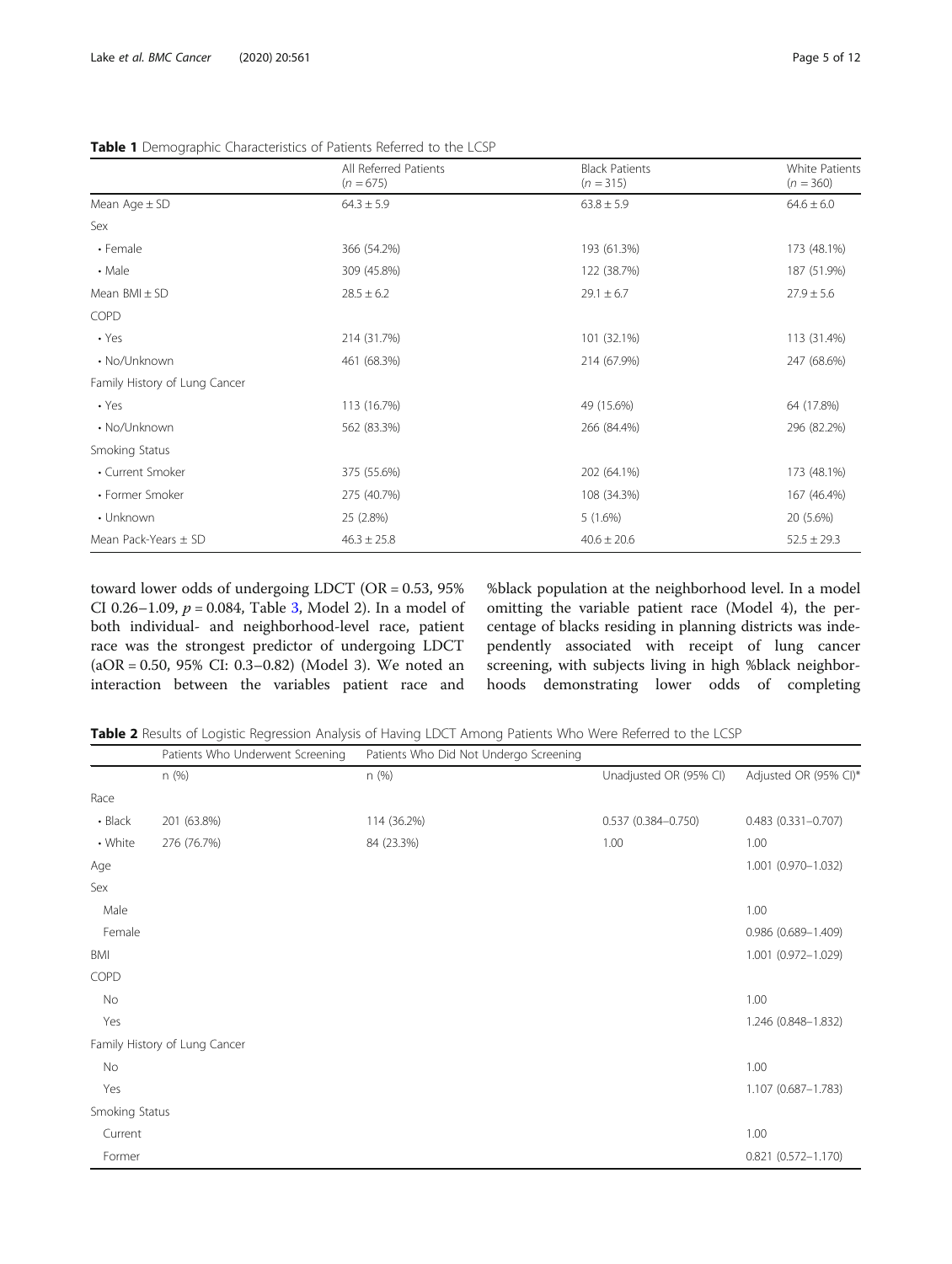<span id="page-5-0"></span>**Table 3** Results of Multilevel Analysis of Having LDCT Among Those Living in Philadelphia Planning Districts ( $n = 530$ )

|                                        | Model 1<br>Odds Ratio (95%<br>Confidence Interval) | Model 2 <sup>a</sup><br>Odds Ratio (95%<br>Confidence Interval) | Model 3 <sup>a</sup><br>Odds Ratio (95%<br>Confidence Interval) | Model 4 <sup>a</sup><br>Odds Ratio (95%<br>Confidence Interval) | Model 5 <sup>a</sup><br>Odds Ratio (95%<br>Confidence Interval) |
|----------------------------------------|----------------------------------------------------|-----------------------------------------------------------------|-----------------------------------------------------------------|-----------------------------------------------------------------|-----------------------------------------------------------------|
| <b>Individual Level</b>                |                                                    |                                                                 |                                                                 |                                                                 |                                                                 |
| Race                                   |                                                    |                                                                 |                                                                 |                                                                 |                                                                 |
| • Black                                | $0.44$ (0.30-0.65)**                               | $0.50(0.32 - 0.77)$ **                                          | $0.50(0.30-0.82)$ **                                            | N/A                                                             |                                                                 |
| • White                                | 1.00                                               | 1.00                                                            | 1.00                                                            |                                                                 |                                                                 |
| Neighborhood Level                     |                                                    |                                                                 |                                                                 |                                                                 |                                                                 |
| Neighborhood Disadvantage <sup>b</sup> |                                                    | $0.53$ $(0.26 - 1.09) +$                                        |                                                                 |                                                                 |                                                                 |
| %blacks <sup>c</sup>                   |                                                    |                                                                 |                                                                 |                                                                 |                                                                 |
| low (2.5-24.2%)                        |                                                    |                                                                 | 1.00                                                            | 1.00                                                            |                                                                 |
| high (39.5-93.4%)                      |                                                    |                                                                 | $0.82$ $(0.50 - 1.33)$                                          | $0.55$ (0.37-0.83)**                                            |                                                                 |
| Race x %blacks                         |                                                    |                                                                 |                                                                 |                                                                 |                                                                 |
| whites/low %blacks                     |                                                    |                                                                 |                                                                 |                                                                 | 1.00                                                            |
| white/high %blacks                     |                                                    |                                                                 |                                                                 |                                                                 | $0.99(0.37 - 2.63)$                                             |
| blacks/low%blacks                      |                                                    |                                                                 |                                                                 |                                                                 | $0.54$ (0.29-0.99)*                                             |
| blacks/high%blacks                     |                                                    |                                                                 |                                                                 |                                                                 | $0.41(0.26 - 0.65)$ **                                          |
| Log Likelihood                         | $-314.75$                                          | $-283.58$                                                       | $-294.19$                                                       | $-293.84$                                                       | $-290.03$                                                       |

Note. +p < .10; \*p < .05; \*\*p < .01<br><sup>a</sup> Adjusted for known lung cancer risk factors: age, gender, BMI, COPD, family history of lung cancer, and smoking status

b Composite measure of neighborhood disadvantage (%of adults without health insurance, %of population living in a household with an income below 100% of the Federal Poverty Line, %of unemployment, and %of less than some college)

<sup>c</sup> Median split of %blacks (low vs. high)

screening (OR = 0.55, 95% CI 0.37–0.83). Moreover, black patients living in high %black neighborhoods had the lowest odds of undergoing LDCT (OR = 0.41, 95% CI 0.26–0.65) (Model 5), compared with white patients and black patients living in low %black neighborhoods.

## Baseline demographics of screened patients

Among patients enrolled in the LCSP and who completed screening  $(n = 477)$ , 42.1% were black  $(n = 201)$ and 57.9% were white  $(n = 276)$  (Table [4\)](#page-6-0). There was no significant difference in mean age between blacks and whites, at 64.2 vs. 64.3 years, respectively  $(p = 0.94)$ . There was a significant difference in race and sex among screening participants, with a higher proportion of men among whites  $(n = 149, \text{ or } 54.0\%)$  compared with the proportion of men among blacks ( $n = 75$ , or 37.3%). In contrast, women made up a higher proportion of blacks  $(n = 126, \text{ or } 62.7\%)$  compared to that of whites  $(n = 127, \text{ } 127)$ or 46.0%) who underwent screening ( $p < 0.001$ ) (Table [4\)](#page-6-0). White patients had a significantly higher mean packyear smoking history compared to blacks (53.1 vs. 43.4 pack-years,  $p < 0.001$ ). Despite lower smoking intensity, a greater proportion of blacks were current smokers compared to whites (64.0% vs. 54.1%,  $p = 0.033$ ). The vast majority of patients in the LCSP had active health insurance (95.6%) (Supplemental Table [1\)](#page-4-0). The most common insurance type among all screened patients was Medicare Only (37.9%), followed by Private Only (26.0%) and Medicaid / Dual Eligible (18.7%). The distribution of Lung-RADS categories differed between black and white patients, with a trend toward significance  $(p = 0.076)$ (Supplemental Table [2\)](#page-4-0).

## Among patients with a negative result on baseline LDCT, black patients had a longer interval to subsequent annual screening compared with white patients

Among patients with a Lung-RADS category 1 result on baseline screening LDCT, 46.7% ( $n = 85$ ) were black and [5](#page-6-0)3.3% ( $n = 97$ ) were white (Table 5). Annual adherence overall to lung cancer screening was low between both races; just 17.6% ( $n = 15$ ) of blacks and 19.6% ( $n = 19$ ) of whites returned at all to the program for their annual scan after baseline. Among patients who did return, black patients had a slightly longer but non-statistically significant time interval from baseline LDCT to subsequent annual screening LDCT  $(13.33 \text{ months}, SD = 1.02)$ compared to whites  $(12.89 \text{ months}, SD = 2.24)$ . Timely adherence rates were lower among blacks ( $n = 5$ , 33.3%) compared to whites ( $n = 11, 57.9%$ ), but this difference was not statistically significant.

A greater racial difference was seen among patients with Lung-RADS category 2 on baseline LDCT  $(n =$ 225), with almost twice as many whites (64%) as blacks (36%) in this group. As seen with Lung-RADS 1, the proportion of men undergoing screening was significantly higher among whites than blacks, with the reverse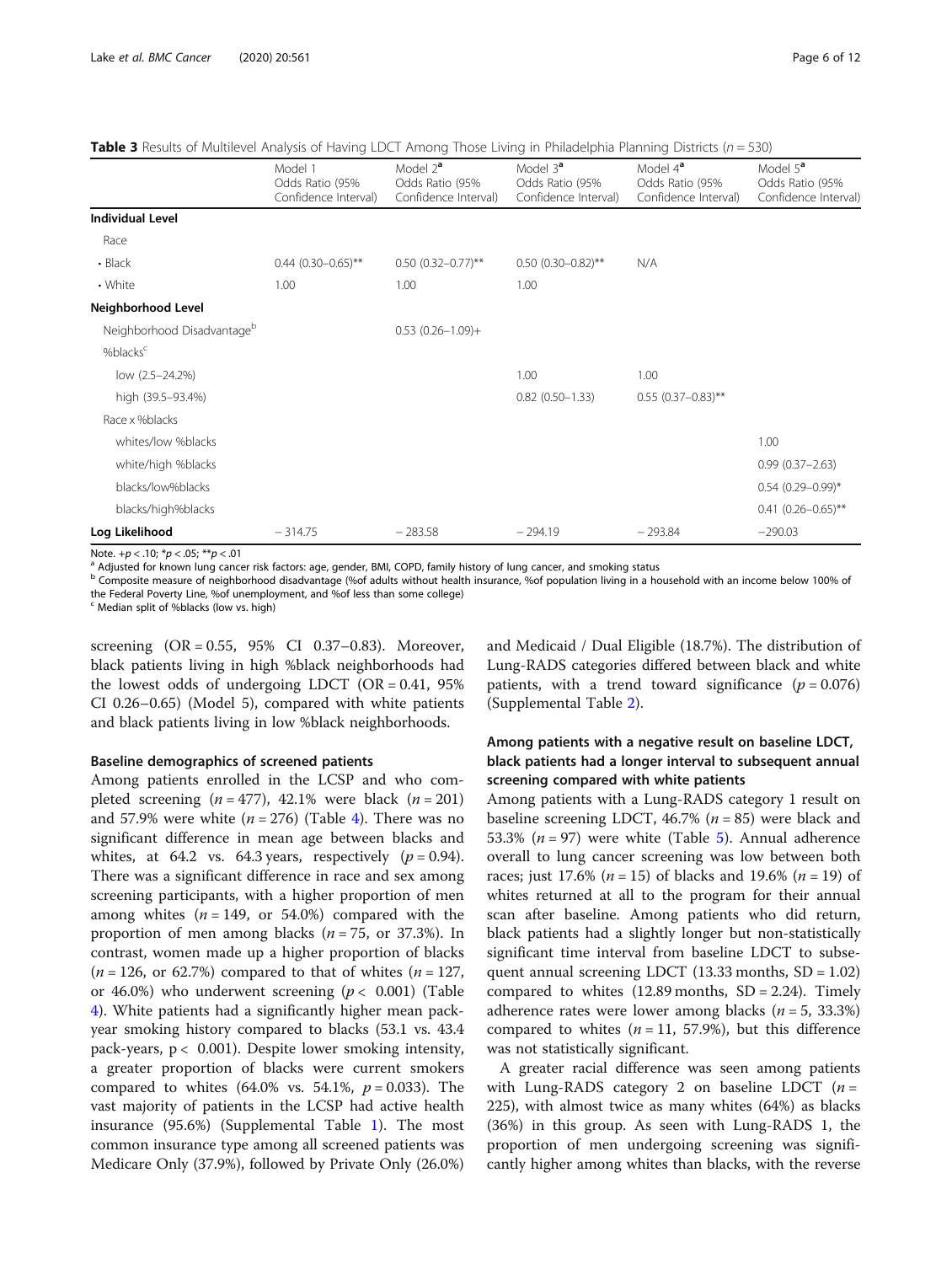## <span id="page-6-0"></span>Table 4 Demographic Characteristics of Patients Screened by the Lung Cancer Screening Program

|                               | All Screened Patients | <b>Black Patients</b> | <b>White Patients</b> | p-value |
|-------------------------------|-----------------------|-----------------------|-----------------------|---------|
|                               | $(n = 477)$           | $(n = 201)$           | $(n = 276)$           |         |
| Mean $Age \pm SD$             | $64.3 \pm 5.9$        | $64.1 \pm 6.0$        | $64.3 \pm 5.9$        | 0.943   |
| Sex                           |                       |                       |                       | < 0.001 |
| • Female                      | 253 (53.0%)           | 126 (62.7%)           | 127 (46.0%)           |         |
| • Male                        | 224 (47.0%)           | 75 (37.3%)            | 149 (54.0%)           |         |
| Mean $BMI \pm SD$             | $28.5 \pm 6.1$        | $29.4 \pm 6.6$        | $27.9 \pm 5.7$        | 0.015   |
| <b>COPD</b>                   |                       |                       |                       | 0.144   |
| $\cdot$ Yes                   | 158 (33.1%)           | 74 (36.8%)            | 84 (30.4%)            |         |
| $\cdot$ No                    | 319 (66.9%)           | 127 (63.2%)           | 192 (69.6%)           |         |
| Family History of Lung Cancer |                       |                       |                       | 0.530   |
| $\cdot$ Yes                   | 82 (17.2%)            | 32 (15.9%)            | 50 (18.1%)            |         |
| $\cdot$ No                    | 395 (82.8%)           | 169 (84.1%)           | 226 (81.9%)           |         |
| Smoking Status                |                       |                       |                       | 0.033   |
| • Current Smoker              | 273 (57.2%)           | 128 (63.7%)           | 145 (52.5%)           |         |
| • Former Smoker               | 196 (41.1%)           | 73 (36.3%)            | 123 (44.6%)           |         |
| • Unknown                     | 8 (1.6%)              | $0(0.0\%)$            | $8(2.8\%)$            |         |
| Mean Pack-Years $\pm$ SD      | $48.5 \pm 23.9$       | $43.4 \pm 18.1$ )     | $53.1 \pm 27.3$       | < 0.001 |

## Table 5 Adherence to Follow-Up Among Patients with a Negative Baseline Screen

| Lung-RADS 1                                  |                                   |                                    |         |
|----------------------------------------------|-----------------------------------|------------------------------------|---------|
|                                              | <b>Black Patients</b><br>$n = 85$ | <b>White Patients</b><br>$n = 97$  | p-value |
| Mean Age $\pm$ SD                            | $63.8 \pm 5.7$                    | $64.7 \pm 6.0$                     | 0.287   |
| Sex                                          |                                   |                                    |         |
| • Female                                     | 54 (63.5%)                        | 43 (44.3%)                         | 0.010   |
| $\cdot$ Male                                 | 31 (36.5%)                        | 54 (55.7%)                         |         |
| Overall adherence <sup>a</sup> , n (%)       | 15 (17.6%)                        | 19 (19.6%)                         | 0.738   |
| Time to follow-up $CT^b$ , mean mos $\pm$ SD | $13.3 \pm 1.0$                    | $12.9 \pm 2.2$                     | 0.493   |
| Timely adherence <sup>c</sup> , n (%)        | 5 (33.3%)                         | 11 (57.9%)                         | 0.154   |
| Lung-RADS 2                                  |                                   |                                    |         |
|                                              | <b>Black Patients</b><br>$n = 81$ | <b>White Patients</b><br>$n = 144$ | p-value |
| Mean Age $\pm$ SD                            | $63.7 \pm 6.2$                    | $63.8 \pm 6.0$                     | 0.922   |
| Sex                                          |                                   |                                    |         |
| • Female                                     | 56 (69.1%)                        | 73 (51.0%)                         | 0.008   |
| $\cdot$ Male                                 | 25 (30.9%)                        | 70 (49.0%)                         |         |
| Overall adherence <sup>a</sup> , n (%)       | 17 (21.0%)                        | 30 (20.8%)                         | 0.978   |
| Time to follow-up $CT^b$ , mean mos $\pm$ SD | $15.3 \pm 4.8$                    | $12.7 \pm 2.3$                     | 0.015   |
| Timely adherence <sup>c</sup> , n (%)        | 4 (23.5%)                         | 11 (57.9%)                         | 0.002   |

<sup>a</sup> Overall adherence was defined as any follow-up CT chest following the baseline LDCT

<sup>b</sup> Time to follow-up was measured among screened patients who were adherent with any follow-up CT

<sup>c</sup> On-time adherence was defined as a follow-up CT within 30 days of the recommended time-frame for follow-up (13 months for Lung-RADS 1 or 2)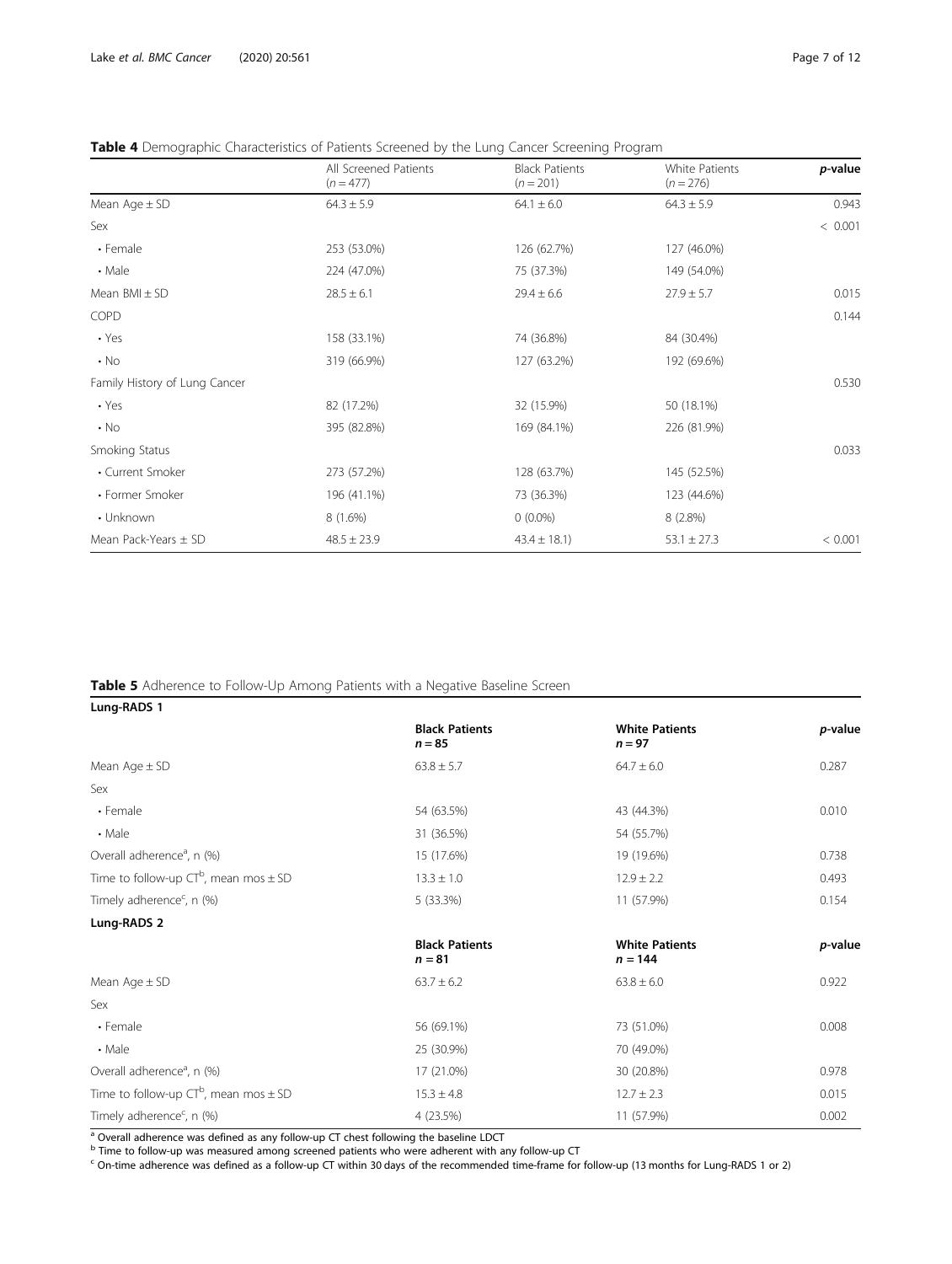true among women ( $p = 0.008$ ) (Table [5](#page-6-0)). Overall adherence to annual LDCT was slightly higher in Lung-RADS 2 than in Lung-RADS 1, but remained low overall; 17 (21.0%) blacks and 30 (20.8%) of whites returned to the LCSP for an annual LDCT. Blacks had a significantly longer mean time interval from baseline LDCT to subsequent annual screening LDCT  $(15.31 \pm 4.81 \text{ months})$ compared with whites  $(12.72 \pm 2.27 \text{ months}, p = 0.015)$ .

## Among patients with a positive result on baseline LDCT, Black patients had a trend toward less timely adherence and greater loss to follow-up

On baseline screening LDCT, 43 patients had a Lung-RADS category 3 result (Table 6). There were no significant differences in age or sex by race among those with Lung-RADS 3, and 90.5% ( $n = 19$ ) of black patients and 90.9% ( $n = 20$ ) of white patients were adherent overall with the short-interval follow-up CT scan. Again, blacks had a longer mean follow-up interval, at 8.5 months  $(SD = 4.5)$  vs. 6.6 months  $(SD = 3.0)$  for whites. A lower proportion of blacks ( $n = 12$ , or 63.2%) than whites ( $n =$ 16, or 80.0%) had timely adherence to follow-up scan – which we defined as within the ACR-recommended 6 months follow-up time with an additional 30-day window. Among patients eligible for return to annual screening or continued nodule surveillance, there were no racial differences in the proportion of patients who were adherent with subsequent scans or were lost to follow-up.

The smallest Lung-RADS group was Lung-RADS 4, consisting of 14 black patients and 13 whites (Table 6).

**Table 6** Adherence to Follow-Up Among Patients with a Positive Baseline Screen

| Lung-RADS 3                                            |                                   |                                   |
|--------------------------------------------------------|-----------------------------------|-----------------------------------|
|                                                        | <b>Black Patients</b><br>$n = 21$ | <b>White Patients</b><br>$n = 22$ |
| Mean $Age \pm SD$                                      | $65.1 \pm 5.7$                    | $65.1 \pm 5.0$                    |
| Sex                                                    |                                   |                                   |
| • Female                                               | 11 (52.4%)                        | 8 (36.4%)                         |
| • Male                                                 | 10 (47.6%)                        | 14 (63.6%)                        |
| Overall adherence <sup>a</sup> , n (%)                 | 19 (90.5%)                        | 20 (90.9%)                        |
| Time to follow-up $CT^b$ , mean mos $\pm$ SD           | $8.5 \pm 4.5$                     | $6.6 \pm 3.0$                     |
| Timely adherence <sup>c</sup> , n (%)                  | 12 (63.2%)                        | 16 (80.0%)                        |
| Screen-detected cancer                                 | $2(9.1\%)$                        | $0(0\%)$                          |
| Patients eligible for screening or nodule surveillance | 18 <sup>d</sup>                   | 21 <sup>e</sup>                   |
| · Return to annual screening or nodule surveillance    | 11 (61.1%)                        | 12 (57.1%)                        |
| • Lost to follow-upf                                   | 7 (38.9%)                         | 9 (42.9%)                         |
| Lung-RADS 4                                            |                                   |                                   |
|                                                        | <b>Black Patients</b><br>$n = 14$ | <b>White Patients</b><br>$n = 13$ |
| Mean $Age \pm SD$                                      | $688 \pm 5.8$                     | $65.2 \pm 4.3$                    |
| Sex                                                    |                                   |                                   |
| • Female                                               | 5 (35.7%)                         | $3(23.1\%)$                       |
| • Male                                                 | 9(64.3%)                          | 10 (76.9%)                        |
| Overall adherence <sup>a</sup> , n (%)                 | 14 (100%)                         | 13 (100%)                         |
| Time to follow-up $CT^b$ , mean mos $\pm$ SD           | $3.1 \pm 2.9$                     | $2.1 \pm 1.5$                     |
| Timely adherence <sup>c</sup> , n (%)                  | 10 (71.4%)                        | 10 (76.9%)                        |
| Screen-detected cancer                                 | 5 (35.7%)                         | 3 (30.8%)                         |
| Patients eligible for screening or nodule surveillance | 9                                 | 9                                 |
| · Return to annual screening or nodule surveillance    | 3 (33.3%)                         | 6(66.7%)                          |
| • Lost to follow-up <sup>†</sup>                       | 6 (66.7%)                         | 3 (33.3%)                         |

a Overall adherence was defined as any follow-up CT chest following the baseline LDCT

 $^{\rm b}$  Time to follow-up was measured among screened patients who were adherent with any follow-up CT

<sup>c</sup> On-time adherence was defined as a follow-up CT within 30 days of the recommended time-frame for follow-up (4 months for Lung-RADS 3 or 4)

<sup>d</sup>One black, Lung-RADS 3 patient became ineligible during the follow-up period due to smoking cessation > 15 years prior

e One white, Lung-RADS 3 patient died during the follow-up period

<sup>f</sup> Lost to follow-up was defined by current status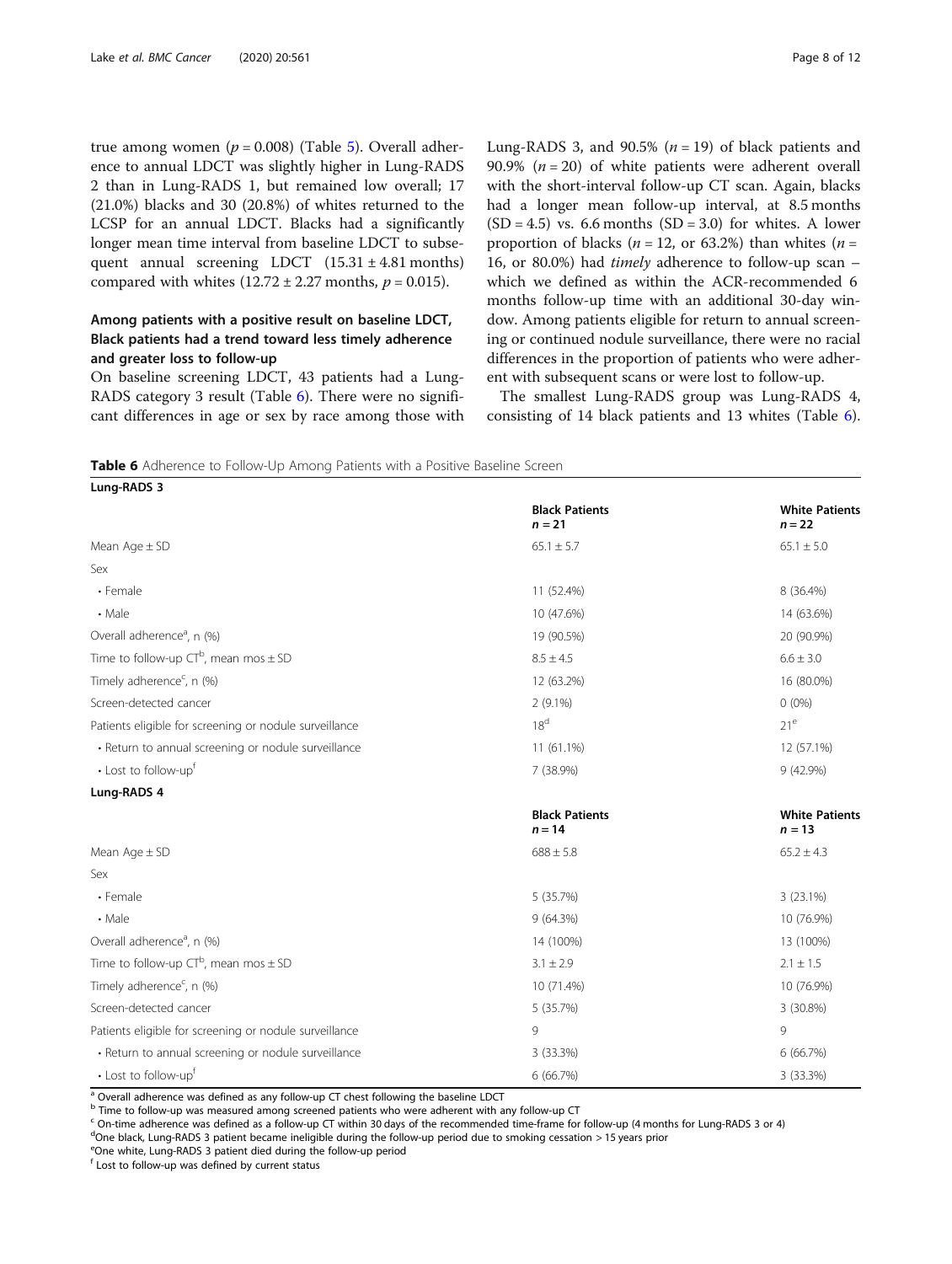There were no significant differences in age or sex between blacks and whites who were assigned Lung-RADS 4, and 100% of Lung-RADS 4 patients returned for a follow-up scan. Review of the electronic health record revealed that all patients were recommended for either immediate PET-CT scan or short-interval follow-up CT at 3 months. Blacks again demonstrated a longer followup time than whites  $(3.1 \text{ months} \text{ vs. } 2.1 \text{ months}, p =$ 0.289). Blacks also had a lower percentage of on-time adherence (returning ±30 days of recommended threemonth follow-up) compared to whites, with 71.4, and 76.9% timely adherence rates, respectively. More blacks with Lung-RADS 4 on baseline ( $n = 5$ , 35.7%) were diagnosed with lung cancer compared to whites  $(n = 4,$ 30.8%). Only 3, or 33.3% of black patients who were eligible to return for screening returned, compared to 6, or 66.7% whites. A greater proportion of blacks ( $n = 6$ , or 66.7%) than whites ( $n = 3$ , or 33.3%) were lost to followup after completing their initial recommended management strategy.

## **Discussion**

We have shown that clinically important disparities exist between black and white patients undergoing lung cancer screening with LDCT within our LCSP in Philadelphia. Black patients who were referred to our program had significantly lower odds of receiving LDCT compared to white patients after controlling for covariates. Moreover, black patients who underwent a screening LDCT demonstrated longer follow-up time intervals compared with white patients across all Lung-RADS categories. Finally, black patients with Lung-RADS 4 had lower rates of returning to annual screening and higher rates of loss to follow-up compared with white patients. To our knowledge, this is the only study as yet to examine lung cancer screening referrals and screening adherence in the context of race.

However, there are some limitations to our study. Primarily, this analysis looked only at black and white patients; further research should include other racial and ethnic minorities as well as other vulnerable populations at risk for lung cancer. Further, the LCSP requires patients to be referred by a healthcare provider, potentially introducing a referral bias. While the study period covered a 27-month timeframe from May 2015 to July 2017, our sample sizes, once stratified by Lung-RADS category, were small. This hampered the types of statistical analyses we were able to conduct. In addition, the small sample size may have impacted our ability to identify significant differences in time to follow-up, timely adherence, cancer diagnosis, return to annual screening, or lost to follow-up rates.

Not surprisingly, overall adherence to subsequent annual screening was low for patients assigned LungRADS 1 or 2 on baseline LDCT, regardless of race. Compared to the NLST, Jefferson's LCSP adherence rate was much lower (95% vs. 19.9%, respectively) [\[3](#page-10-0)]. In a highly structured clinical trial setting, NLST patients were 4.77 times as likely to adhere to annual LDCT. Among "real-world" lung cancer screening programs, however, annual adherence rates between 0 and 60% have been described. Among other types of cancer screening, colorectal cancer screening adherence rates around 65% are commonly reported, for example [[34](#page-11-0)– [36\]](#page-11-0). Additional research is needed to identify how best to maximize compliance with lung cancer screening and improve adherence rates nationwide.

In contrast to patients with Lung-RADS 1 or 2 on LDCT, patients with a positive result on baseline LDCT in our LSCP had follow-up adherence rates between 90 and 100%. Among this subgroup, the rate of timely adherence and the mean time to follow-up imaging may be more clinically significant measures of characterizing follow-up patterns among blacks and whites. Despite high overall adherence among Lung-RADS 3 and 4 patients, timely adherence among all patients was not as frequent, and on-time follow-up rates were lower among blacks compared with whites.

Although we found that mean time to follow-up scan across all Lung-RADS categories was longer among black patients compared with white patients, the absolute differences appear small. For example, among patients with Lung-RADS 2 – those who have a small nodule with a very low likelihood of becoming a clinically active lung cancer and are recommended to continue annual screening with LDCT in 12 months – a follow-up time of 15.3 months among blacks vs. 12.7 months among whites may not have major clinical significance. Despite this, the trend of universally longer follow-up times across all Lung-RADS categories underscores our finding that black patients demonstrate a delay in returning for care.

During the timeframe that the patients in this study underwent screening, there was no consistent method in place for sending reminders to patients with negative screens to return at 12 months for continued surveillance. Patients with Lung-RADS 3 or 4 did receive multiple phone calls and letters, notifying them of required follow-up. Since January 2018, our LCSP has implemented a standardized approach to proactive scheduling of annual LDCTs and notifying screened patients about overdue screens, with the aim of improving annual adherence rates.

Adherence endpoints were less straightforward among Lung-RADS 4 patients, for whom suspicious nodules may require a short-interval CT chest or PET-CT, and/ or tissue sampling based on patients' pre-test risk of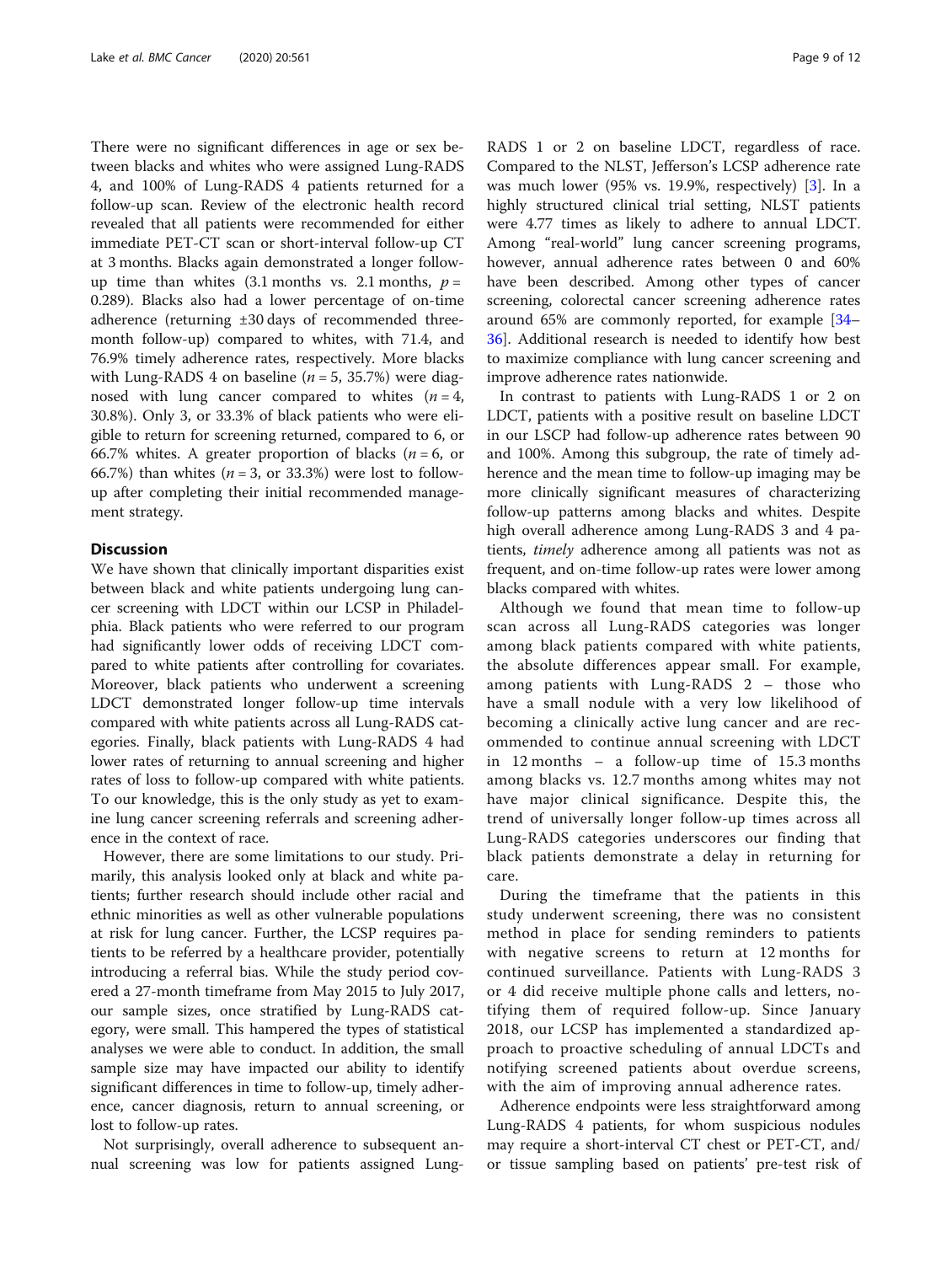lung cancer as determined by the LCSP steering committee and the Nodule Clinic. By using the next imaging test ordered (CT or PET) and expected timeframe extracted from office notes, we were able to calculate follow-up adherence. The time interval to the next imaging study is not representative of the extensive diagnostic workup for a patient with a suspicious nodule, however. Although we focused on immediate follow-up studies, others have reported that black patients have a delay to diagnosis when undergoing evaluation for possible lung cancer [[37,](#page-11-0) [38](#page-11-0)].

We did investigate longer-term outcomes, including return to annual screening if follow-up imaging demonstrated nodule stability or resolution. A minority of Lung-RADS 3 and 4 nodules may continue to be followed by a range of surveillance timeframes through our Nodule Clinic, and we included these patients when we determined follow-up rates [\[39](#page-11-0)]. While an endpoint such as return to annual screening following a positive baseline LDCT has not been reported in the lung cancer screening literature to our knowledge, it is critical to include this subset of patients when calculating adherence rates [\[40](#page-11-0)].

We were unable to identify a specific reason for the lower odds of lung cancer screening among blacks referred to our program, or for the longer follow-up times among blacks undergoing screening. In general, barriers to lung cancer screening can include patient-, provider-, and systems-related factors. Specifically, access to care, socioeconomic status, and attitudes about healthcare systems play a significant role [[7](#page-10-0), [41](#page-11-0), [42\]](#page-11-0). Insurance status may be a barrier for patients undergoing LDCT or adhering to the recommended follow-up, especially for those who are underinsured or uninsured [[43\]](#page-11-0). The Affordable Care Act mandated that Medicare and private payers cover services that receive at least a "B" grade from the USPSTF [[4](#page-10-0), [5](#page-10-0)]. Furthermore, short-term follow-up visits may require a copay depending on the specific insurance plan. This study would be improved by analysis of individual-level insurance status as a major variable in lung cancer screening initiation and adherence, but these data were not available for patients referred to the program. In place of this, we carried out multilevel modeling using neighborhood-level factors, including the percentage of uninsured adults per planning district. Consistent with the CHEST guideline and expert panel report, it is critical for LCSPs to consider these issues to develop the most effective program for the community [[27\]](#page-11-0).

It is important to note that while controlling for known lung cancer risk factors that may influence screening behavior, blacks still had lower odds of receiving lung cancer screening compared to whites.

Although we did not specifically account for covariates related to socioeconomic status at the individual level, we did take into account neighborhood-level correlates. Neighborhood disadvantage, a composite of four variables commonly associated with vulnerability, marginally correlated with completing screening. Notably we found the cross-level interaction between the variables patient race and neighborhood %black, which were each significantly associated with undergoing lung cancer screening in separate models. These results suggest that for black patients – particularly those living in black-predominant neighborhoods – interpersonal or community-related behavioral and sociocultural domains may influence individual health behaviors. Further research is needed to explore the specific impact of these neighborhood variables on lung cancer screening among vulnerable populations. Specific barriers to lung cancer screening have been described among minority patients, including patient-, provider-, and systemsrelated barriers [[43,](#page-11-0) [44](#page-11-0)]. Ongoing studies from our group and others focuses on potential reasons blacks are less likely to be screened for lung cancer after referral, including transportation and access issues, financial burdens related to screening, and the role of patient attitudes, perceptions, and beliefs about lung cancer screening and cancer.

Recent studies among racially diverse, urban populations have described a variety of lung cancer screening outcomes. Pasquinelli and colleagues reported that among the first 500 patients enrolled for screening through their inner-city, minority-based LCSP (69.6% black), a higher frequency of positive LDCT scans and a higher percentage of screen-detected lung cancers was seen compared with the NLST [[45\]](#page-11-0). In contrast, Guichet and colleagues reported a nearly identical rate of positive LDCT scans to that of the NLST among a cohort of 275 minority (84% black) and socioeconomically disadvantaged patients [\[46](#page-11-0)]. Likewise, our distribution of Lung-RADS categories by race showed a non-significant difference between black and white patients. (Supplemental Table 2) Furthermore, black women had a higher frequency of Lung-RADS 1, 2, or 3 results on baseline screen (121 of 187, or 65%) compared with black men, who had a higher frequency of Lung-RADS 4 results (9 of 14, or 64%). These findings indicate the presence of raceand sex-dependent features in lung cancer risk and screening outcomes, which are being studied by our group and others.

We also found that screen-detected lung cancers were more frequent among black patients (7 of 201 patients screened, or a screening yield of 3.5%) compared with white patients (3 of 276 patients screened, or 1.1%). The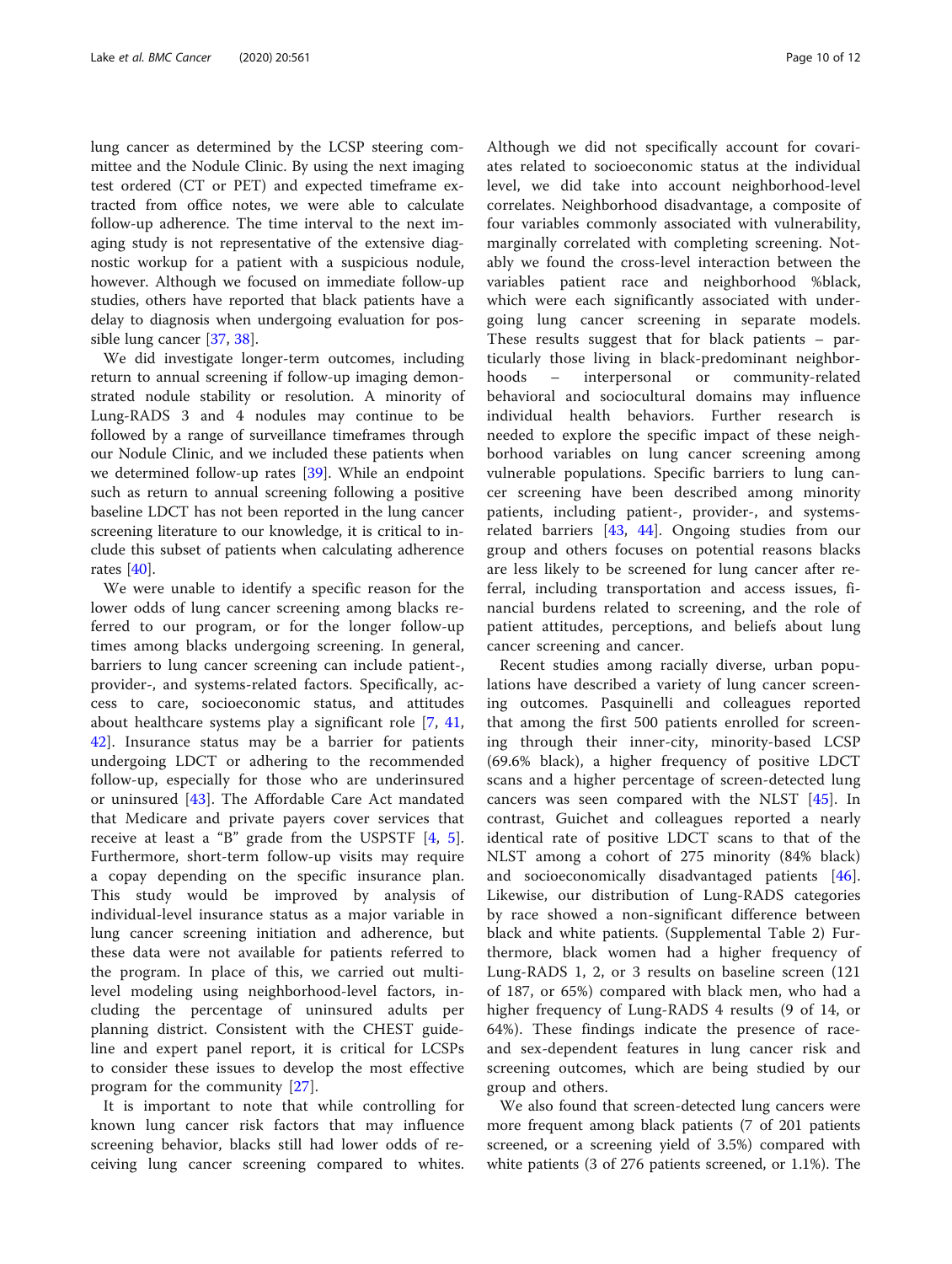<span id="page-10-0"></span>screen-detected cancer incidence among blacks in our cohort is markedly higher than that of participants in the NLST, for example [[47](#page-11-0)]. In our cohort, black patients had a higher frequency of current smoking status and COPD compared with white patients undergoing lung cancer screening (Table [1\)](#page-4-0). These differences highlight the importance of identifying additional lung cancer risk factors that may disproportionately impact blacks or other vulnerable populations. Multiple investigators have suggested, for example, that black patients would benefit from race-specific adjustment of screening eligibility criteria [\[22,](#page-11-0) [48,](#page-11-0) [49](#page-11-0)]. Future research is needed to confirm the preliminary trends identified in this study.

## Conclusions

We found that blacks who were referred to lung cancer screening had lower odds of receiving LDCT compared to whites. Our findings also suggest that black patients at high-risk for lung cancer experience disparate care including missed exams, poor adherence, and delayed follow-up when they are referred for lung cancer screening. This is an essential difference that must be explored further if we are to realize the imperative of reducing lung cancer mortality in blacks across the United States. Ongoing efforts to improve screening among vulnerable populations should focus on identifying barriers that contribute to these disparities.

#### Supplementary information

Supplementary information accompanies this paper at [https://doi.org/10.](https://doi.org/10.1186/s12885-020-06923-0) [1186/s12885-020-06923-0](https://doi.org/10.1186/s12885-020-06923-0).

Additional file 1 Table S1. LCSP Patient Insurance Status by Race Additional file 2 Table S2. Baseline Lung-RADS Score by Race

#### Abbreviations

LCSP: Lung Cancer Screening Program; LDCT: Low-Dose Computed Tomography; NLST: National Lung Screening Trial; USPSTF: United States Preventive Services Task Force; EMR: Electronic Medical Record; BMI: Body Mass Index; COPD: Chronic Obstructive Pulmonary Disease

#### Acknowledgements

Not applicable

#### Authors' contributions

ML assisted in the conceptualization and design of the study, analysis, drafting of the manuscript, and revision. CS analyzed and interpreted the data, and took part in the drafting and revision of the manuscript. HJ aided in the conceptualization and design of the study, analysis, and revision of the manuscript. RM took part in the conceptualization and design of the study, analysis, and revision of the manuscript. CZJ played a role in the conceptualization and design of the study, as well as with revision of the manuscript. NE substantively reviewed the manuscript. GK helped with the conceptualization and design of the study as well as manuscript revisions. JB worked on the conceptualization and design of the study, drafting of the manuscript and revisions. All authors read and approved the final manuscript.

#### Funding

This work was supported by a grant from Bristol-Myers Squibb Foundation titled, 'Engaging a Learning Community to Increase Lung Cancer Screening in Vulnerable Populations' and by the Dreidink Scholarship. Role of funder: salary support for Shusted, Juon, Zeigler-Johnson, Evans, Barta.

#### Availability of data and materials

The data used and analyzed during the current study were obtained with IRB approval from the Jefferson Lung Cancer Screening Program database. The dataset supporting our research findings will be deposited into the Jefferson Digital Commons, and is available from the corresponding author on reasonable request.

#### Ethics approval and consent to participate

Approval for this study was obtained from the Thomas Jefferson University Institutional Review Board, Control # 17D.150.

#### Consent for publication

Not applicable.

#### Competing interests

The authors declare that they have no competing interests.

#### Author details

<sup>1</sup>The Jane and Leonard Korman Respiratory Institute, Division of Pulmonary and Critical Care Medicine, 834 Walnut Street, Suite 650, Philadelphia, PA 19107, USA. <sup>2</sup>The Jane and Leonard Korman Respiratory Institute, Department of Medicine, Division of Pulmonary and Critical Care Medicine, Sidney Kimmel Medical College at Thomas Jefferson University, 1025 Walnut Street; Suite 826, Philadelphia, PA 19107, USA. <sup>3</sup>Department of Medical Oncology, Division of Population Science Thomas Jefferson University, 834 Chestnut Street; Suite 311, Philadelphia, PA 19107, USA. <sup>4</sup>Jefferson College of Population Health, Thomas Jefferson University 901 Walnut Street; 10th Floor, Philadelphia, PA 19107, USA. <sup>5</sup>The Jane and Leonard Korman Respiratory Institute, Department of Surgery, Division of Thoracic Surgery, 1025 Walnut Street; Suite 607, Philadelphia, PA 19107, USA.

## Received: 2 January 2020 Accepted: 3 May 2020 Published online: 16 June 2020

#### References

- 1. Jemal A, Fedewa SA. Lung Cancer Screening with low-dose computed tomography in the United States-2010 to 2015. JAMA oncology. 2017;3(9): 1278–81.
- 2. Centers for Disease Control and Prevention. What Are the Risk Factors for Lung Cancer? Atlanta, GA: Division of Cancer Prevention and Control, Centers for Disease Control and Prevention; 2018 [updated July 19th, 2018. Available from: [https://www.cdc.gov/cancer/lung/basic\\_info/risk\\_factors.](https://www.cdc.gov/cancer/lung/basic_info/risk_factors.htm) [htm](https://www.cdc.gov/cancer/lung/basic_info/risk_factors.htm).
- 3. National Lung Screening Trial Research T, Aberle DR, Adams AM, Berg CD, Black WC, Clapp JD, et al. Reduced lung-cancer mortality with low-dose computed tomographic screening. N Engl J Med. 2011;365(5):395–409.
- 4. Force USPST. USPSTF Final Recommendation Statement: Lung Cancer Screening 2013 [Available from: [https://www.uspreventiveservicestaskforce.](https://www.uspreventiveservicestaskforce.org/Page/Document/RecommendationStatementFinal/lung-cancer-screening) [org/Page/Document/RecommendationStatementFinal/lung-cancer](https://www.uspreventiveservicestaskforce.org/Page/Document/RecommendationStatementFinal/lung-cancer-screening)[screening](https://www.uspreventiveservicestaskforce.org/Page/Document/RecommendationStatementFinal/lung-cancer-screening).
- 5. Services CfMaM. Decision Memo for Screening for Lung Cancer with Low-Dose Computed Tomography (LDCT) (CAG-00439N) 2015 [Available from: [https://www.cms.gov/medicare-coverage-database/details/nca-decision](https://www.cms.gov/medicare-coverage-database/details/nca-decision-memo.aspx?)[memo.aspx?](https://www.cms.gov/medicare-coverage-database/details/nca-decision-memo.aspx?) NCAId=274.
- 6. Pham D, Bhandari S, Oechsli M, Pinkston CM, Kloecker GH. Lung cancer screening rates: Data from the lung cancer screening registry. Journal of Clinical Oncology. 2018;36(15\_suppl):6504-.
- 7. Carter-Harris L, Slaven JE Jr, Monahan PO, Shedd-Steele R, Hanna N, Rawl SM. Understanding lung cancer screening behavior: racial, gender, and geographic differences among Indiana long-term smokers. Prev Med Rep. 2018;10:49–54.
- 8. Tanner NT, Gebregziabher M, Hughes Halbert C, Payne E, Egede LE, Silvestri GA. Racial differences in outcomes within the National Lung Screening Trial. Implications for widespread implementation. Am J Respir Crit Care Med. 2015;192(2):200–8.